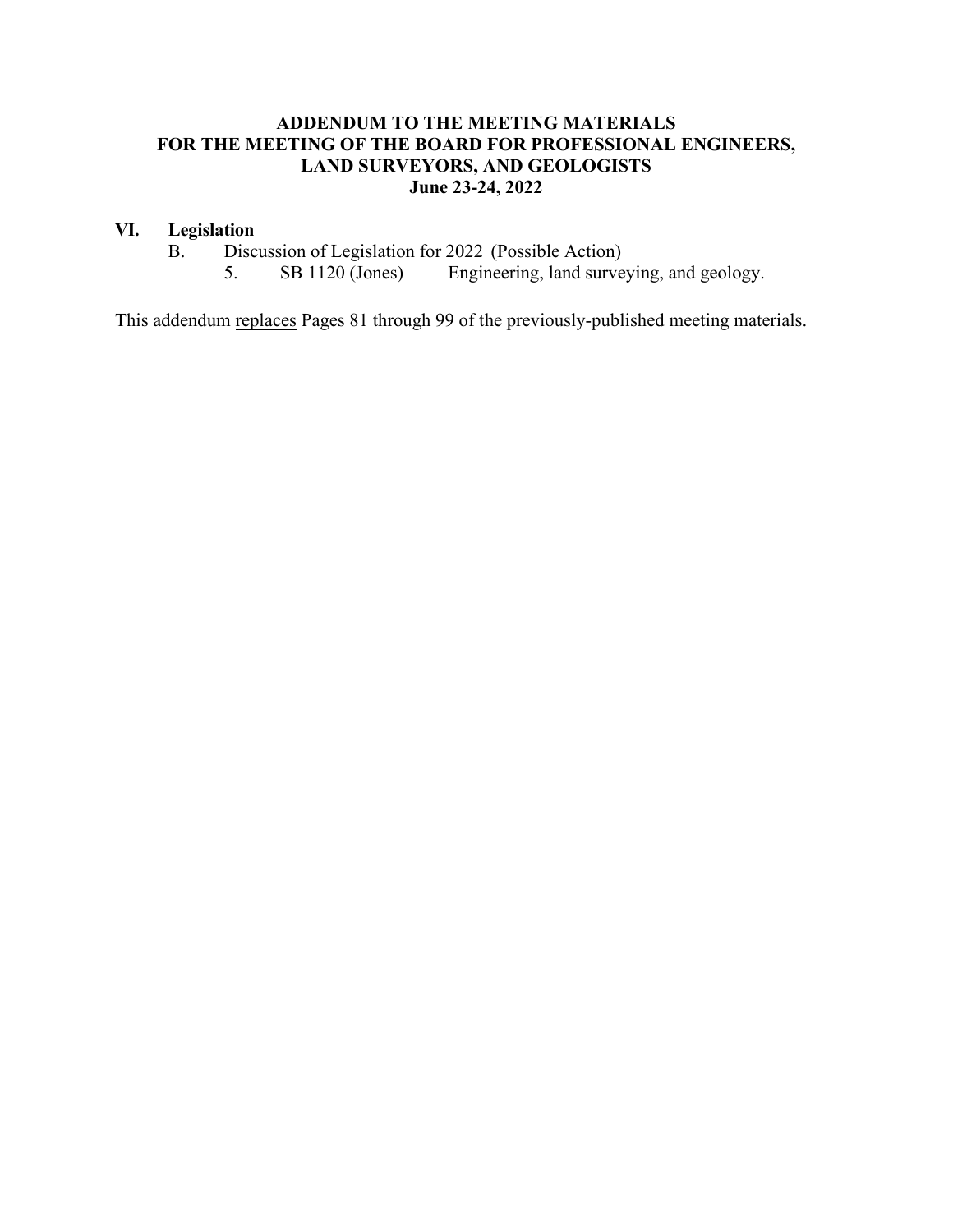## **SB 1120 (Jones, R-El Cajon) Engineering, land surveying, and geology.**

 **Status/History:** 6/15/2022 – Read second time and amended. Re-referred to the Assembly **Location:** 6/20/2022 – Appropriations Committee **Introduced:** 2/16/2022 **Amended:** 6/15/2022 **Board Position:** Support (as of 5/2/2022) **Board Staff Analysis:** 6/20/2022 Committee on Appropriations.

**Bill Summary:** As amended March 2, March 15, and June 15, 2022:

 geophysicists under the Geologist and Geophysicist Act. This bill would require an applicant for Existing law establishes the Board for Professional Engineers, Land Surveyors, and Geologists to license and regulate engineers under the Professional Engineers Act, to license and regulate land surveyors under the Professional Land Surveyors' Act, and to license and regulate geologists and certification or licensure with a valid email address to report their email address to the Board at the time of application, require a license or certificate holder with a valid email address to report their email address at the time of renewal, and require applicants and licensees to notify the Board of any change to an email address, as specified. The bill would, in the interest of protecting the privacy of applicants and licensees, prohibit from disclosure all email addresses provided by applicants or licensees.

 expiration to a registrant or authority holder, as specified. This bill would repeal that provision. Existing law (the Professional Engineers Act) requires the Board, within 60 to 90 days before the expiration of a certificate of registration or certificate of authority, to mail notice of the pending

 employing or contracting with an appropriately licensed individual to perform the respective engineering or land surveying services incidental to the conduct of business. This bill would delete Existing law also provides that the Professional Engineers Act and the Professional Land Surveyors' Act do not prevent an individual or business engaged in any line of endeavor other than the practice of civil, electrical, or mechanical engineering or land surveying, respectively, from that provision and would make conforming changes.

 of plane coordinates within the state, as described. Existing law establishes the system of plane described, known as the "California Coordinate System of 1983." Existing law requires any statistically independent connections to one or more horizontal reference stations, as specified. Existing law (the Public Resources Code) prescribes requirements for the surveying and mapping coordinates that has been established by the National Geodetic Survey for defining and stating the positions or locations of points on the surface of the earth within the State of California, as survey that uses or establishes California Coordinate System of 1983 (CCS83) values to meet specified requirements, including that the survey be referenced to and have field-observed This bill would, starting January 1, 2023, instead require any survey that establishes a CCS83 value to be referenced to and shall have field-observed statistically independent connections to two or more horizontal reference stations.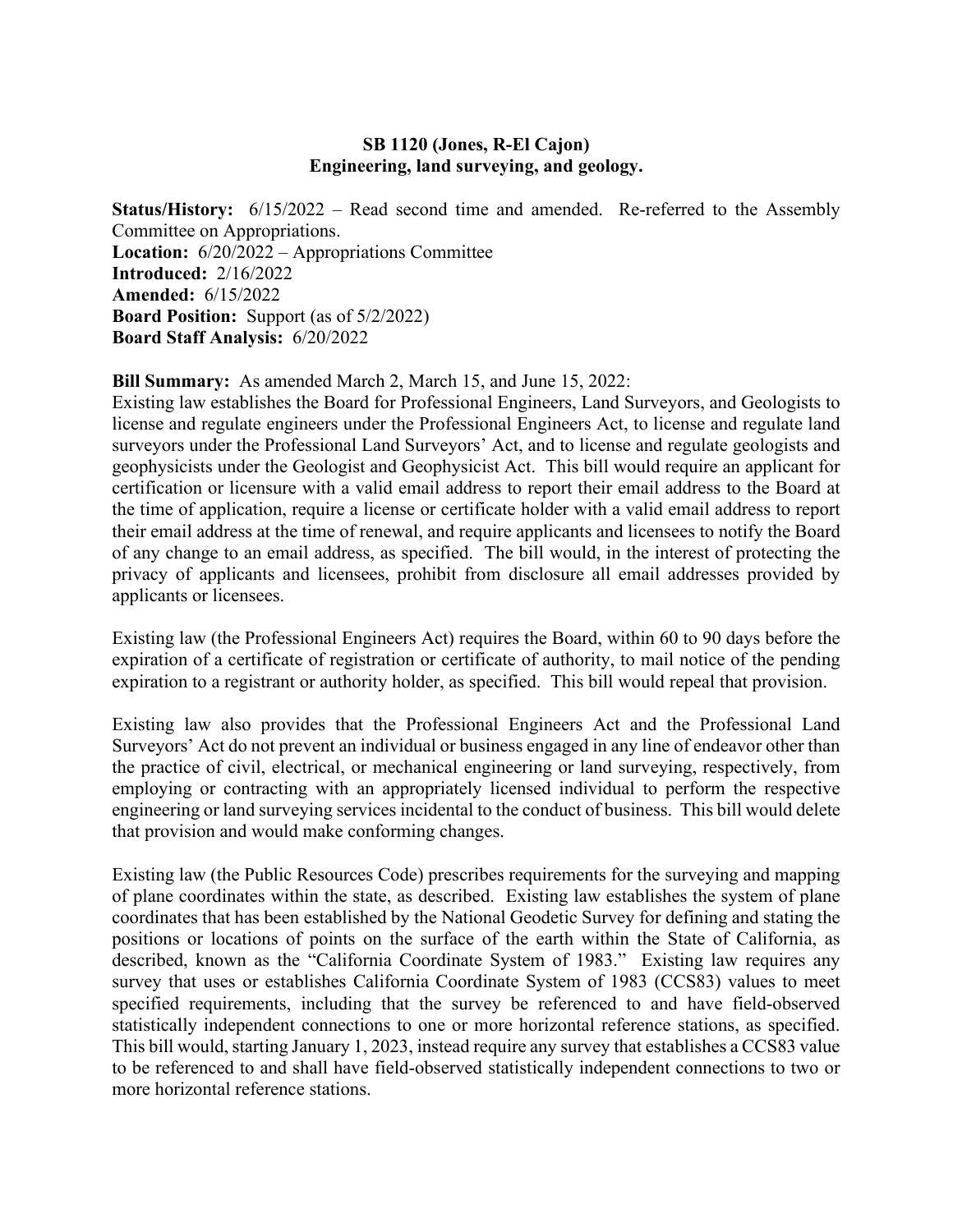**Affected Laws:** An act to amend Sections 6738, 6787, 8729, and 8792 of, to add Sections 6767, 7856, and 8753 to, and to repeal Section 6795.1 of, the Business and Professions Code, and Section 8813.1 of the Public Resources Code, relating to engineering, land surveying, and geology.

 **Staff Comment:** Senator Brian Jones agreed to carry the Board's legislative proposals relating to requiring applicants and licensees to provide the Board with an email address (if they have one) and engineering and land surveying businesses.

 the "California Coordinate System of 2022." This portion is sponsored by the California Land The other language in this bill would update the Public Resources Code to include references to Surveyors Association (CLSA). These proposed changes do not impact the Board or its operations.

 March 2, 2022. At its March 7, 2022, meeting, the Board took a position of "Support" on SB 1120, as amended

 issue. At its May 2, 2022, meeting, the Board took a position of "Support" on SB 1120, as amended March 15, 2022. SB 1120 was amended on March 15, 2022, to remove a provision that would have authorized the Board to require applicants and licensees to confirm the filed email address was current, as the Board deemed necessary. It was determined that this provision was not necessary and could be viewed as requiring the Board to audit the email addresses, thus creating a potential workload

 Professions Committee on June 14, 2022. During the hearing, the author proposed amendments The bill passed the Senate floor on consent. SB 1120 was heard in the Assembly Business and to remove the proposed changes to Public Resources Code section 8801 that dealt with the 2022 updates to the State Plane Coordinate System; these updates have been delayed. These amendments were accepted, and the bill passed out of the Committee and has been referred to the Assembly Appropriations Committee. These amendments do not affect the Board or its operations.

 **Staff Recommendation**: Staff recommends the Board take a position of "Support" on SB 1120, as amended June 15, 2022.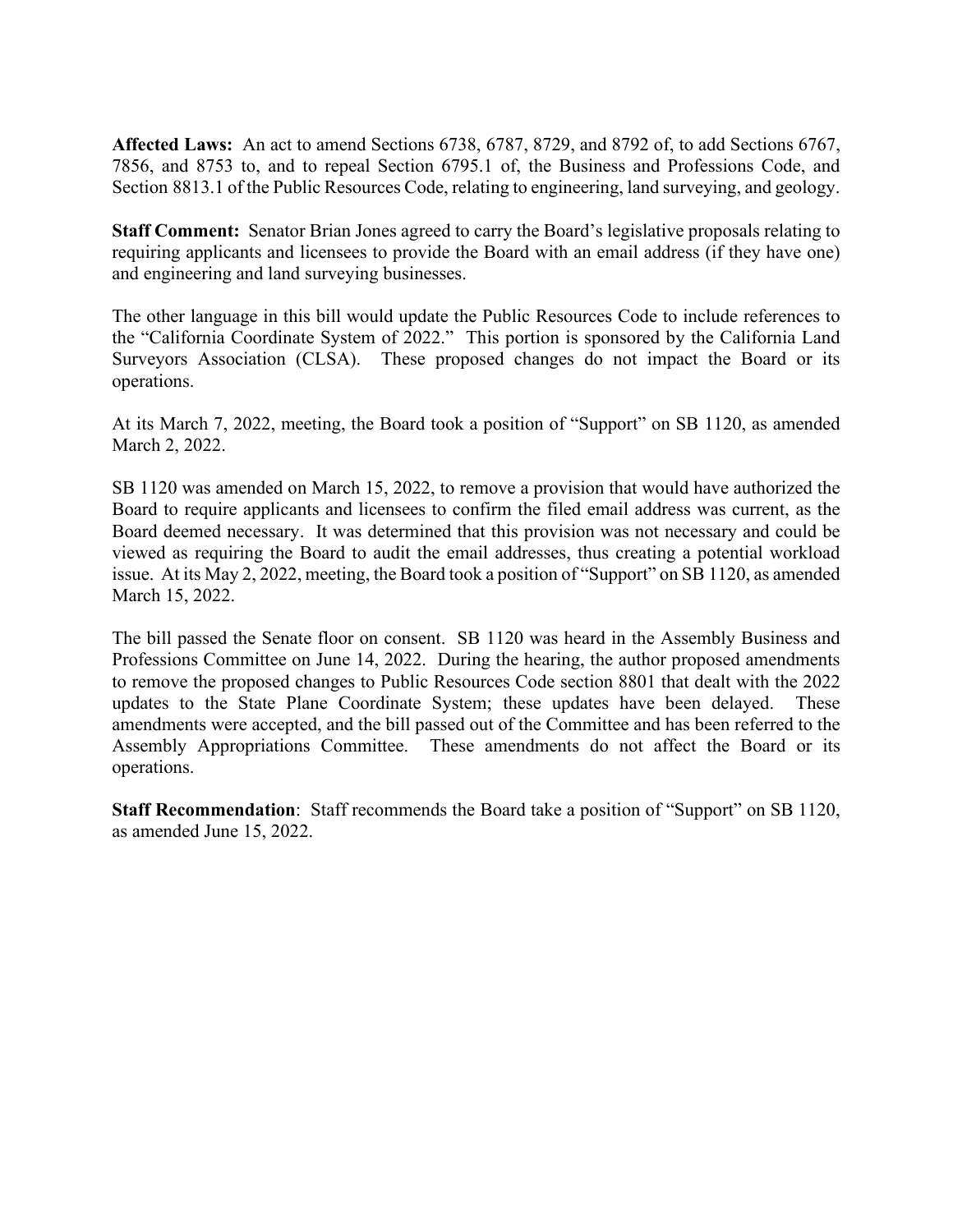# AMENDED IN ASSEMBLY JUNE 15, 2022 AMENDED IN SENATE MARCH 15, 2022 AMENDED IN SENATE MARCH 2, 2022

# **SENATE BILL** No. 1120

### **Introduced by Senator Jones**

February 16, 2022

An act to amend Sections 6738, 6787, 8729, and 8792 of, to add Sections 6767, 7856, and 8753 to, and to repeal Section 6795.1 of, the Business and Professions Code, and to amend Sections 8801 and *Section*  8813.1 of the Public Resources Code, relating to engineering, land surveying, and geology.

### legislative counsel's digest

SB 1120, as amended, Jones. Engineering, land surveying, and geology.

 (1) Existing law establishes the Board for Professional Engineers, Land Surveyors, and Geologists, which is within the Department of Consumer Affairs, to license and regulate engineers under the Professional Engineers Act, to license and regulate land surveyors under the Professional Land Surveyors' Act, and to license and regulate geologists and geophysicists under the Geologist and Geophysicist Act. Existing law makes any violation of those acts a misdemeanor.

This bill would require an applicant for licensure as an engineer, land surveyor, geologist, or geophysicist, or an applicant for certifcation as an engineer-, land surveyor-, or geologist-in-training, with a valid email address to report their email address to the board at the time of application, require a license or certifcate holder to report their email address at the time of renewal, and require applicants and certifcate or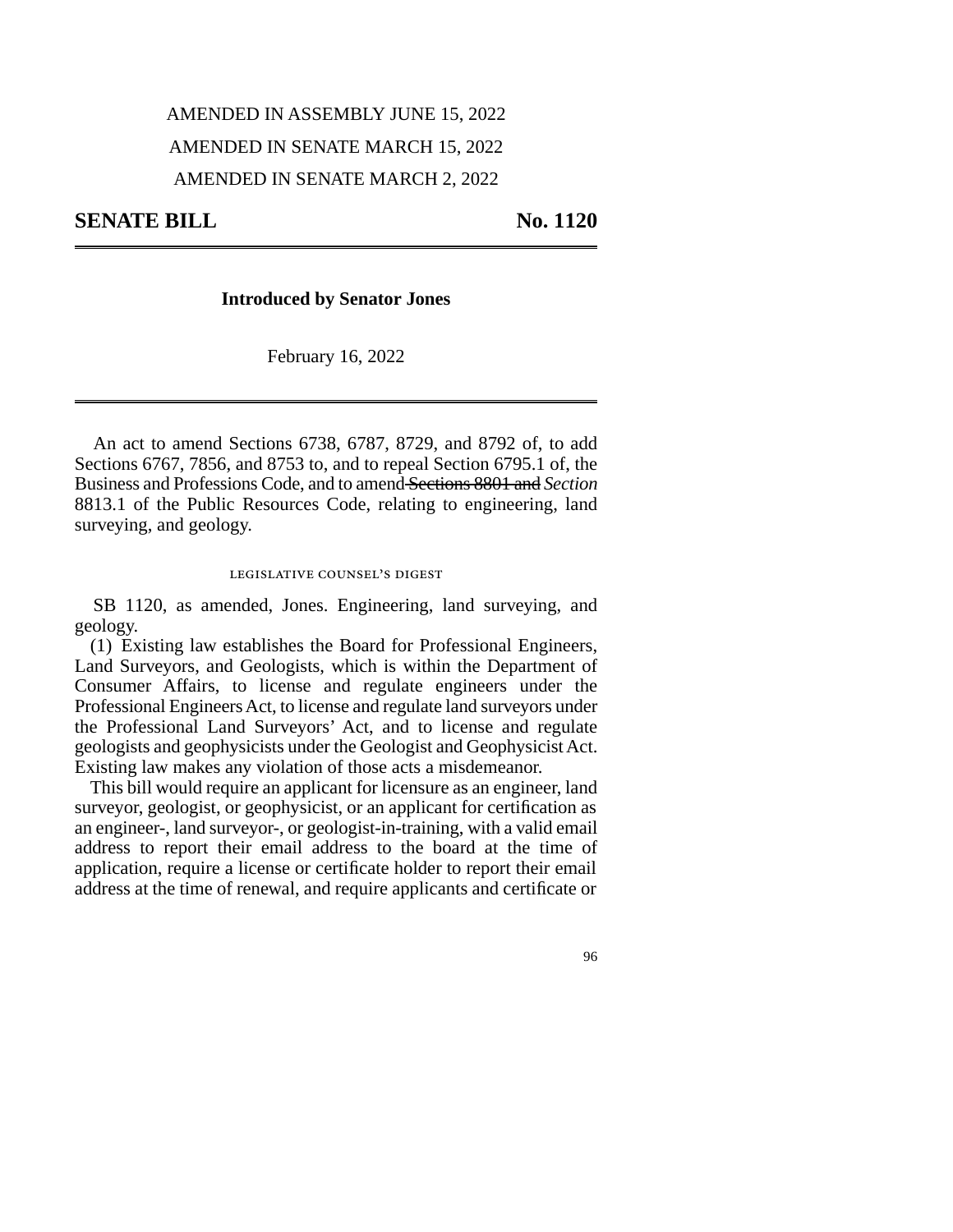license holders to notify the board of any change to an email address, as specifed. The bill, in the interest of protecting the privacy of applicants and certifcate or license holders, would prohibit the public disclosure of their email addresses pursuant to specifed law, except as provided.

By expanding the application of a crime under the Professional Engineers Act, the Professional Land Surveyors'Act, and the Geologist and Geophysicist Act, the bill would impose a state-mandated local program.

 (2) Existing law requires the board, within 60 to 90 days before the expiration of a certifcate of registration or certifcate of authority, to mail notice of the pending expiration to a registrant or authority holder, as specifed.

This bill would repeal that provision.

 (3) Existing law also provides that the Professional Engineers Act and the Professional Land Surveyors'Act do not prevent an individual or business engaged in any line of endeavor other than the practice of civil, electrical, or mechanical engineering or land surveying, respectively, from employing or contracting with an appropriately licensed individual to perform the respective engineering or land surveying services incidental to the conduct of business.

This bill would delete that provision and would make conforming changes.

 (4) Existing law prescribes requirements for the surveying and mapping of plane coordinates within the state, as described. Existing law establishes the system of plane coordinates that has been established by the National Geodetic Survey for defning and stating the positions or locations of points on the surface of the earth within the State of California, as described, known as the "California Coordinate System of 1983."

This bill would provide that the California portion of the system of plane coordinates defned as the State Plane Coordinate System of 2022 shall be known as the "California Coordinate System of 2022," as provided.

### (5) Existing

*Existing* law requires any survey that uses or establishes California Coordinate System of 1983 (CCS83) values to meet specifed requirements, including that the survey be referenced to and have feld-observed statistically independent connections to one or more horizontal reference stations, as specifed.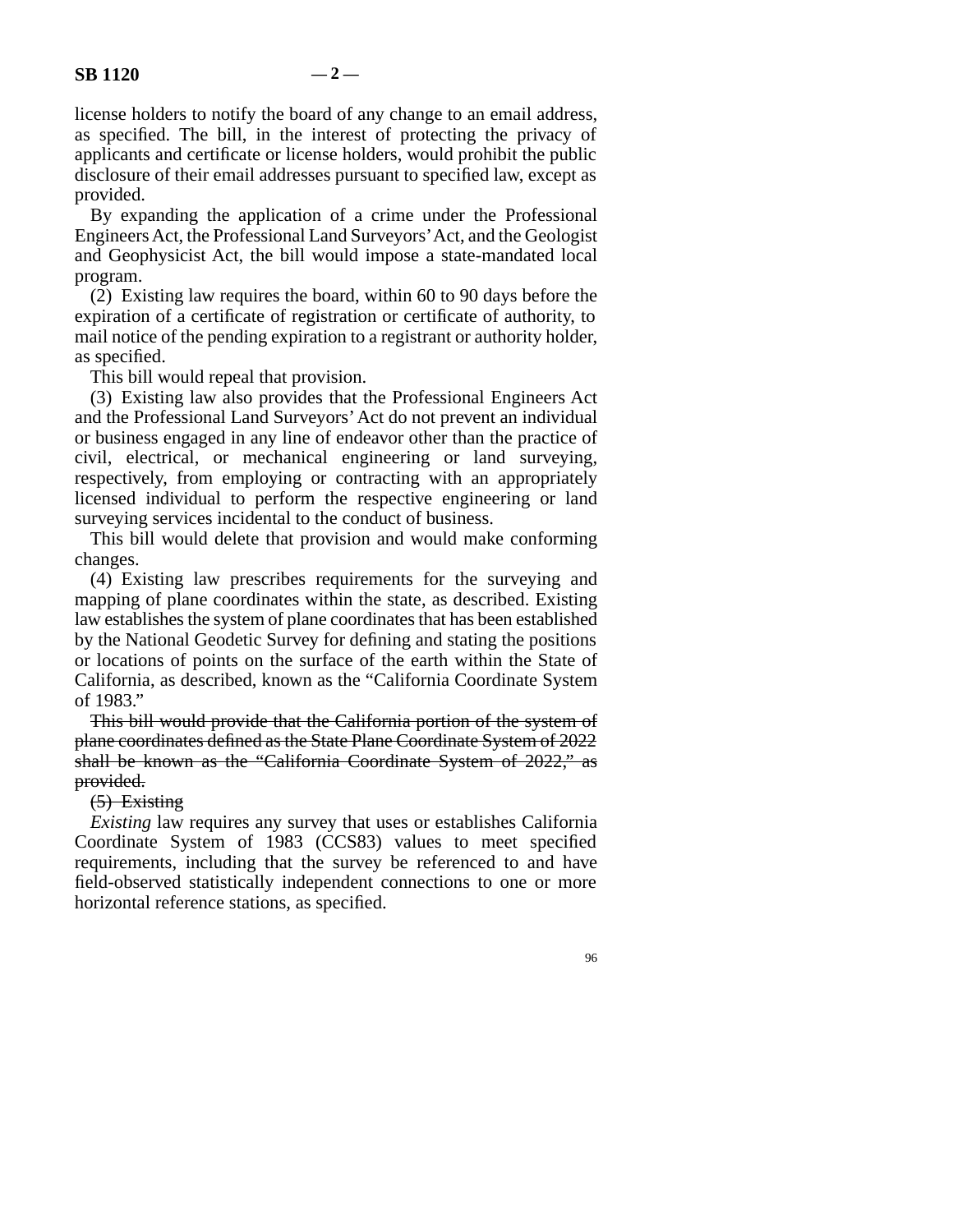This bill would, starting January 1, 2023, instead require any survey that establishes a CCS83 value to be referenced to and shall have feld-observed statistically independent connections to two or more horizontal reference stations. The bill would make conforming and nonsubstantive changes.

 $\Theta$ 

 *(5)* The California Constitution requires the state to reimburse local agencies and school districts for certain costs mandated by the state. Statutory provisions establish procedures for making that reimbursement.

This bill would provide that no reimbursement is required by this act for a specifed reason.

 $\leftrightarrow$ 

 *(6)* Existing constitutional provisions require that a statute that limits the right of access to the meetings of public bodies or the writings of public offcials and agencies be adopted with fndings demonstrating the interest protected by the limitation and the need for protecting that interest.

This bill would make legislative fndings to that effect.

 Vote: majority. Appropriation: no. Fiscal committee: yes. State-mandated local program: yes.

### *The people of the State of California do enact as follows:*

1 SECTION 1. Section 6738 of the Business and Professions<br>2 Code, as amended by Section 1 of Chapter 150 of the Statutes of

Code, as amended by Section 1 of Chapter 150 of the Statutes of 3 2018, is amended to read:

e 4 6738. (a) This chapter does not prohibit one or more civil, 5 electrical, or mechanical engineers from practicing or offering to e 6 practice, within the scope of their license, civil (including e 7 geotechnical and structural), electrical, or mechanical engineering e 8 as a sole proprietorship, partnership, limited liability partnership, e 9 frm, or corporation (hereinafter called business), if all of the

10 following requirements are met:

11 (1) A civil, electrical, or mechanical engineer currently licensed 12 in this state is an owner, partner, or officer in charge of the 13 engineering practice of the business.

14 (2) All civil, electrical, or mechanical engineering services are

15 performed by, or under the responsible charge of, a professional 16 engineer licensed in the appropriate branch of professional

17 engineering.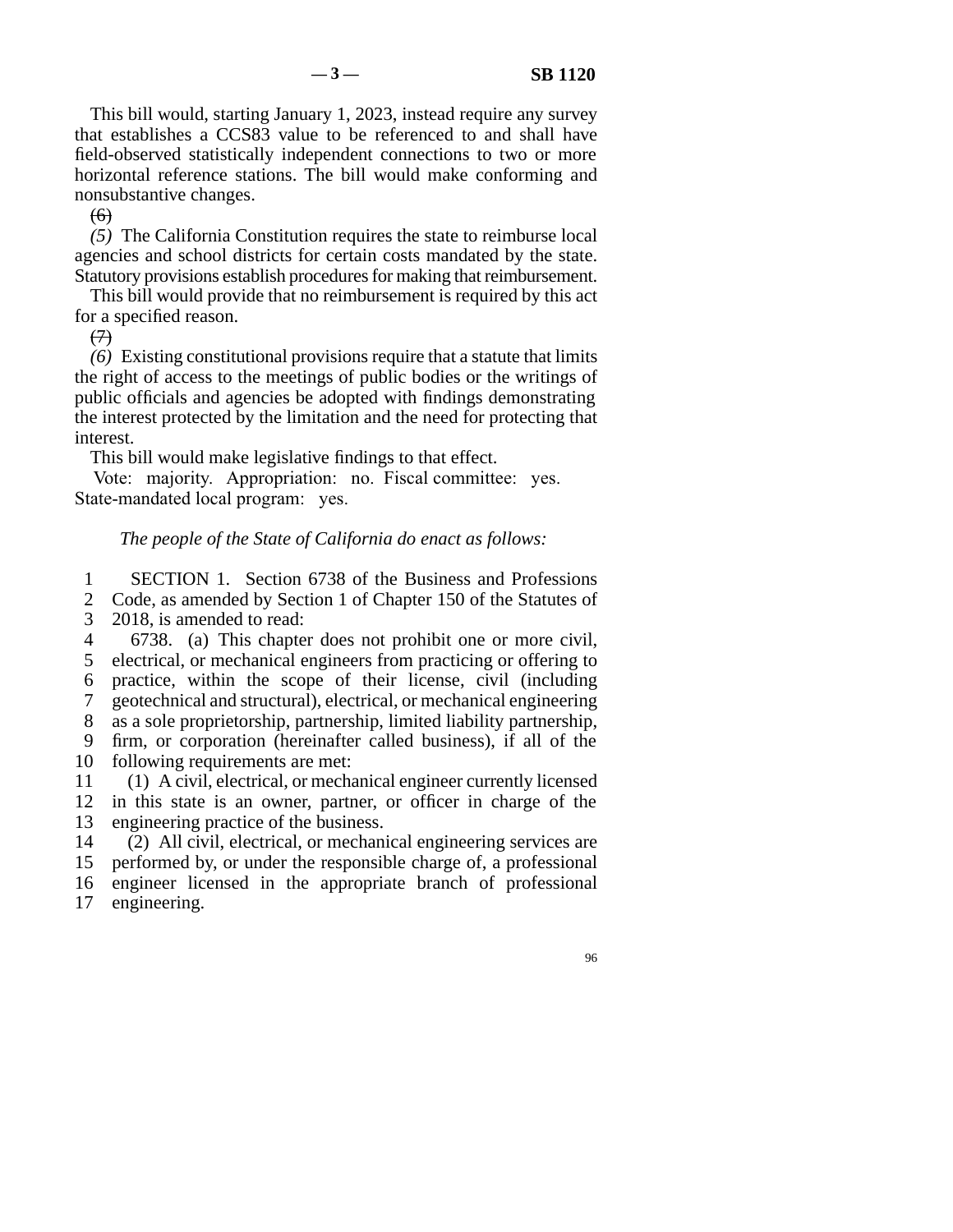(3) If the business name of a California engineering business 1 2 3 4 5 6 7 8 9 10 contains the name of any person, then that person shall be licensed as a professional engineer, a licensed land surveyor, a licensed architect, or a geologist registered under the Geologist and Geophysicist Act (Chapter 12.5 (commencing with Section 7800)). Any offer, promotion, or advertisement by the business that contains the name of any individual in the business, other than by use of the name of an individual in the business name, shall clearly and specifcally designate the license or registration discipline of each individual named.

 (b) An out-of-state business with a branch offce in this state 11 12 13 14 15 16 17 18 19 20 21 22 23 shall meet the requirements of subdivision (a) and shall have an owner, partner, or officer who is in charge of the engineering work in the branch in this state, who is licensed in this state, and who is physically present at the branch offce in this state on a regular basis. However, the name of the business may contain the name of any person not licensed in this state if that person is appropriately registered or licensed in another state. Any offer, promotion, or advertisement that contains the name of any individual in the business, other than by use of the names of the individuals in the business name, shall clearly and specifcally designate the license or registration discipline of each individual named.

 (c) The business name of a California engineering business may 24 25 26 27 be a fctitious name. However, if the fctitious name includes the name of any person, the requirements of paragraph (3) of subdivision (a) shall be met.

 (d) A person not licensed under this chapter may also be a 28 29 30 31 32 33 partner or an officer of a civil, electrical, or mechanical engineering business if the requirements of subdivision (a) are met. This section does not permit a person who is not licensed under this chapter to be the sole owner of a civil, electrical, or mechanical engineering business, unless otherwise exempt under this chapter.

 (e) This section shall not prevent the use of the name of any 34 35 36 37 38 business engaged in rendering civil, electrical, or mechanical engineering services, including the use by any lawful successor or survivor, that lawfully was in existence on December 31, 1987. However, the business is subject to paragraphs (1) and (2) of

39 subdivision (a).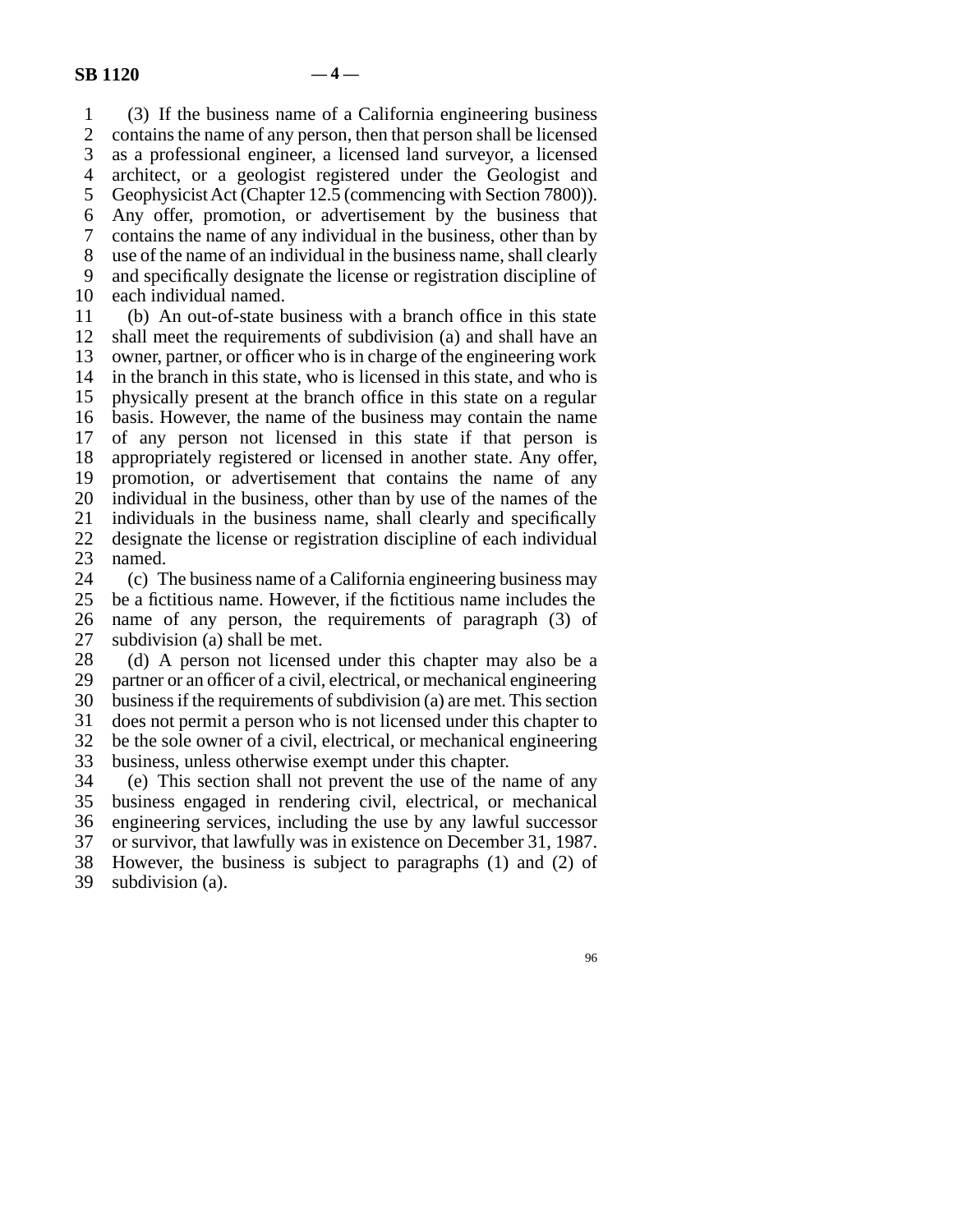(f) A business engaged in rendering civil, electrical, or 1 2 3 4 mechanical engineering services may use in its name the name of a deceased or retired person provided all of the following conditions are satisfed:

 (1) The person's name had been used in the name of the 5 6 7 business, or a predecessor in interest of the business, before and after the death or retirement of the person.

(2) The person shall have been an owner, partner, or officer of 8 9 10 the business, or an owner, partner, or offcer of the predecessor in interest of the business.

 (3) The person shall have been licensed as a professional 11 12 13 14 engineer, or a land surveyor, or an architect, or a geologist, (A) by the appropriate licensing board if that person is operating a place of business or practice in this state, or (B) by the applicable state

15 board if no place of business existed in this state.

 (4) The person, if retired, has consented to the use of the name (5) The business shall be subject to the provisions of paragraphs 16 17 18 19 20 21 22 and does not permit the use of the name in the title of another professional engineering business in this state during the period of the consent. However, the retired person may use their name as the name of a new or purchased business if it is not identical in every respect to that person's name as used in the former business.

23 (1) and (2) of subdivision (a).

 (g) This section does not affect the provisions of Sections 6731.2 24 25 and 8726.1.

 (h) A current organization record form shall be fled with the 26 27 28 board for all businesses engaged in rendering civil, electrical, or mechanical engineering services.

 (i) This section shall remain in effect only until January 1, 2026, 29 30 and as of that date is repealed.

31 32 33 SEC. 2. Section 6738 of the Business and Professions Code, as amended by Section 2 of Chapter 150 of the Statutes of 2018, is amended to read:

 6738. (a) This chapter does not prohibit one or more civil, 34 35 36 37 38 39 40 electrical, or mechanical engineers from practicing or offering to practice within the scope of their license civil (including geotechnical and structural), electrical, or mechanical engineering as a sole proprietorship, partnership, frm, or corporation (hereinafter called business), if all of the following requirements are met: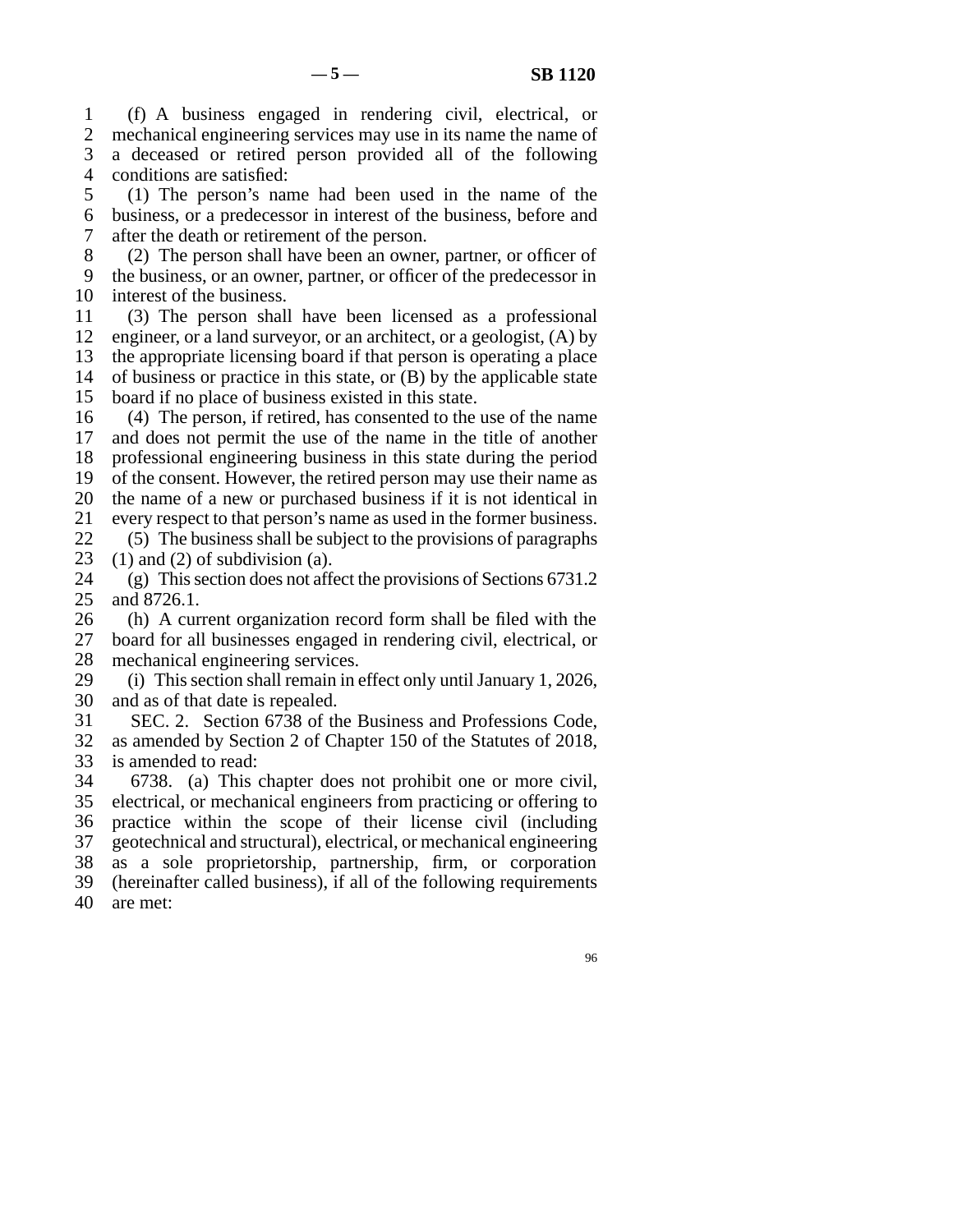(1) A civil, electrical, or mechanical engineer currently licensed 1 2 3 in this state is an owner, partner, or officer in charge of the engineering practice of the business.

 (2) All civil, electrical, or mechanical engineering services are 4 5 6 7 performed by, or under the responsible charge of, a professional engineer licensed in the appropriate branch of professional engineering.

 (3) If the business name of a California engineering business 8 9 10 11 12 13 14 15 16 17 contains the name of any person, then that person shall be licensed as a professional engineer, a licensed land surveyor, a licensed architect, or a geologist registered under the Geologist and Geophysicist Act (Chapter 12.5 (commencing with Section 7800)). Any offer, promotion, or advertisement by the business that contains the name of any individual in the business, other than by use of the name of an individual in the business name, shall clearly and specifcally designate the license or registration discipline of each individual named.

 (b) An out-of-state business with a branch offce in this state 18 19 20 21 22 23 24 25 26 27 28 29 30 shall meet the requirements of subdivision (a) and shall have an owner, partner, or officer who is in charge of the engineering work in the branch in this state, who is licensed in this state, and who is physically present at the branch office in this state on a regular basis. However, the name of the business may contain the name of any person not licensed in this state if that person is appropriately registered or licensed in another state. Any offer, promotion, or advertisement that contains the name of any individual in the business, other than by use of the names of the individuals in the business name, shall clearly and specifcally designate the license or registration discipline of each individual named.

 (c) The business name of a California engineering business may 31 32 33 34 be a fictitious name. However, if the fictitious name includes the name of any person, the requirements of paragraph (3) of subdivision (a) shall be met.

 (d) A person not licensed under this chapter may also be a 35 36 37 38 39 40 partner or an officer of a civil, electrical, or mechanical engineering business if the requirements of subdivision (a) are met. This section does not permit a person who is not licensed under this chapter to be the sole owner of a civil, electrical, or mechanical engineering business, unless otherwise exempt under this chapter.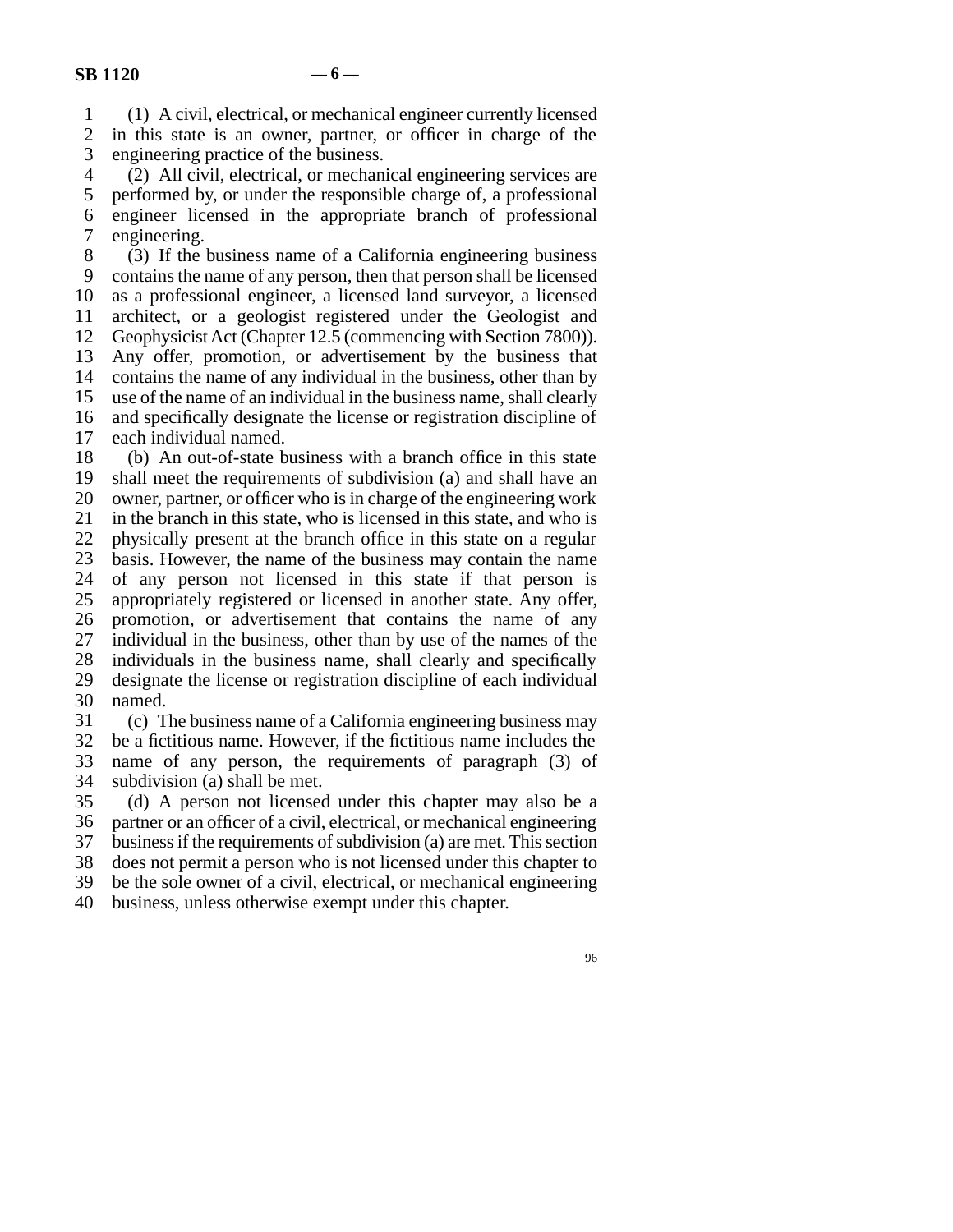(e) This section shall not prevent the use of the name of any 1 2 3 4 5 6 business engaged in rendering civil, electrical, or mechanical engineering services, including the use by any lawful successor or survivor, that lawfully was in existence on December 31, 1987. However, the business is subject to paragraphs (1) and (2) of subdivision (a).

 (f) A business engaged in rendering civil, electrical, or 7 8 9 10 mechanical engineering services may use in its name the name of a deceased or retired person provided all of the following conditions are satisfed:

 (1) The person's name had been used in the name of the 11 12 13 business, or a predecessor in interest of the business, before and after the death or retirement of the person.

(2) The person shall have been an owner, partner, or officer of 14 15 16 the business, or an owner, partner, or offcer of the predecessor in interest of the business.

 (3) The person shall have been licensed as a professional 17 18 19 20 21 engineer, or a land surveyor, or an architect, or a geologist, (A) by the appropriate licensing board if that person is operating a place of business or practice in this state, or (B) by the applicable state board if no place of business existed in this state.

 (4) The person, if retired, has consented to the use of the name (5) The business shall be subject to the provisions of paragraphs 22 23 24 25 26 27 28 29 and does not permit the use of the name in the title of another professional engineering business in this state during the period of the consent. However, the retired person may use their name as the name of a new or purchased business if it is not identical in every respect to that person's name as used in the former business. (1) and (2) of subdivision (a).

 (g) This section does not affect the provisions of Sections 6731.2 30 31 and 8726.1.

 (h) A current organization record form shall be fled with the 32 33 34 board for all businesses engaged in rendering civil, electrical, or mechanical engineering services.

 (i) This section shall become operative on January 1, 2026. 35

36 37 SEC. 3. Section 6767 is added to the Business and Professions Code, to read:

 6767. (a) Each applicant for licensure or certifcation who has 38

39 a valid email address shall report to the board that email address

40 at the time of application.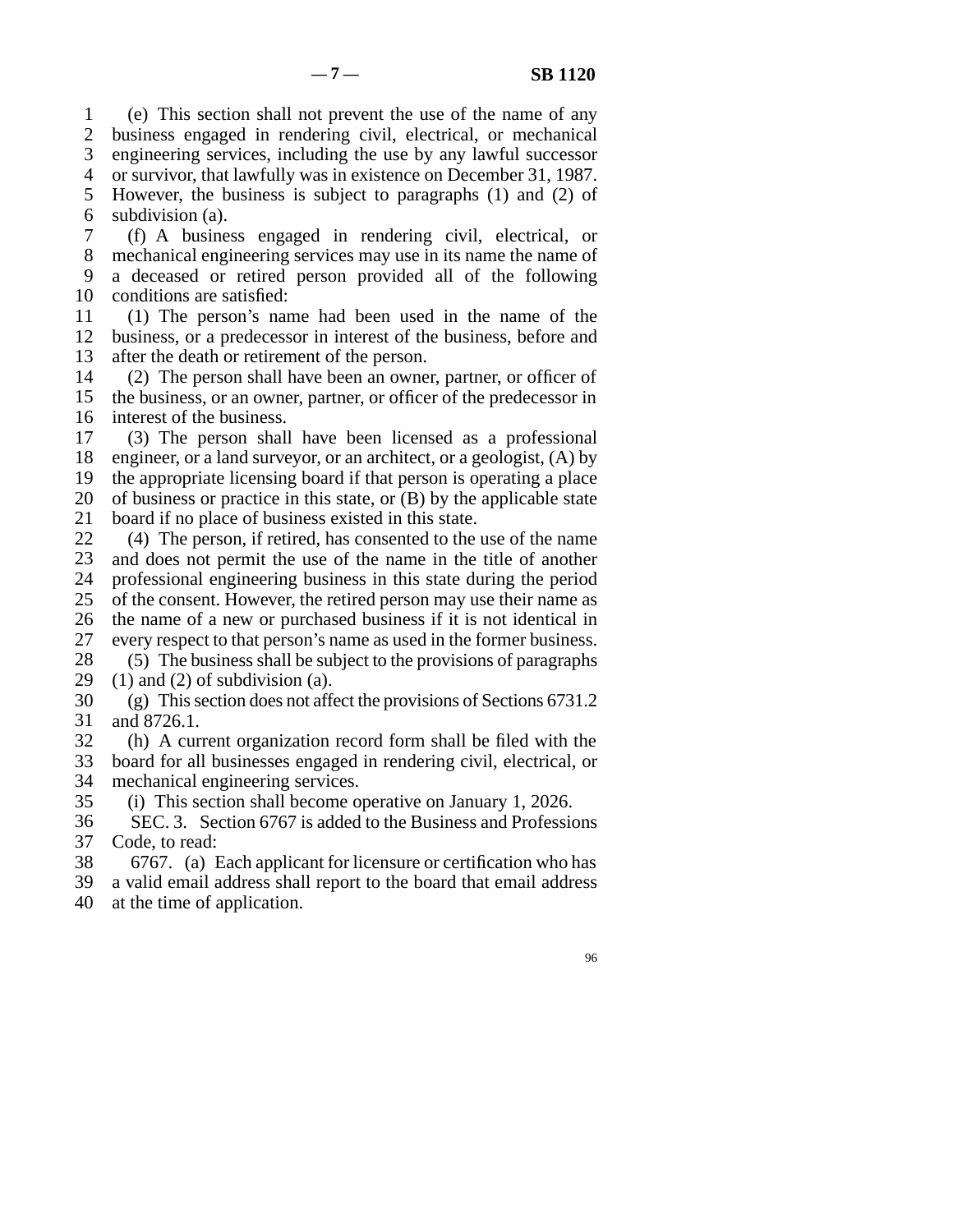(b) Each certifcate or license holder who has a valid email 1 2 address shall report that email address to the board at the time of

3 renewal.

 (c) Each applicant or certifcate or license holder shall notify 4 5 6 the board within 30 days of any change to their email address on fle with the board.

 (d) In the interest of protecting the privacy of applicants and 7 8 9 10 11 12 13 certifcate or license holders, the email address provided to the board pursuant to this chapter shall not be considered a public record and shall not be disclosed pursuant to Section 27 or pursuant to a request under the California Public Records Act (Division 10 (commencing with Section 7920.000) of Title 1 of the Government Code), unless required pursuant to a court order by a court of

14 competent jurisdiction.

15 16 SEC. 4. Section 6787 of the Business and Professions Code is amended to read:

17 18 6787. A person who does any of the following is guilty of a misdemeanor:

 (a) Unless the person is exempt from licensure under this 19 20 21 22 chapter, practices or offers to practice civil, electrical, or mechanical engineering in this state according to this chapter without legal authorization.

 (b) Presents or attempts to fle as the person's own the certifcate 23

24 25 of licensure of a licensed professional engineer unless they are the person named on the certifcate of licensure.

 (c) Gives false evidence of any kind to the board, or to any board 26 27 member, in obtaining a certifcate of licensure.

 (d) Impersonates or uses the seal, signature, or license number 28 29 of a licensed professional engineer or uses a false license number.

 (e) Uses an expired, suspended, surrendered, or revoked license. 30

 (f) Represents themselves as, or uses the title of, a licensed or 31 32 33 34 35 36 registered civil, electrical, or mechanical engineer, or any other title whereby that person could be considered as practicing or offering to practice civil, electrical, or mechanical engineering in any of its branches, unless they are correspondingly qualifed by licensure as a civil, electrical, or mechanical engineer under this

37 chapter.

 (g) Unless appropriately licensed, manages, or conducts as 38 39 40 manager, proprietor, or agent, any place of business from which civil, electrical, or mechanical engineering work is solicited,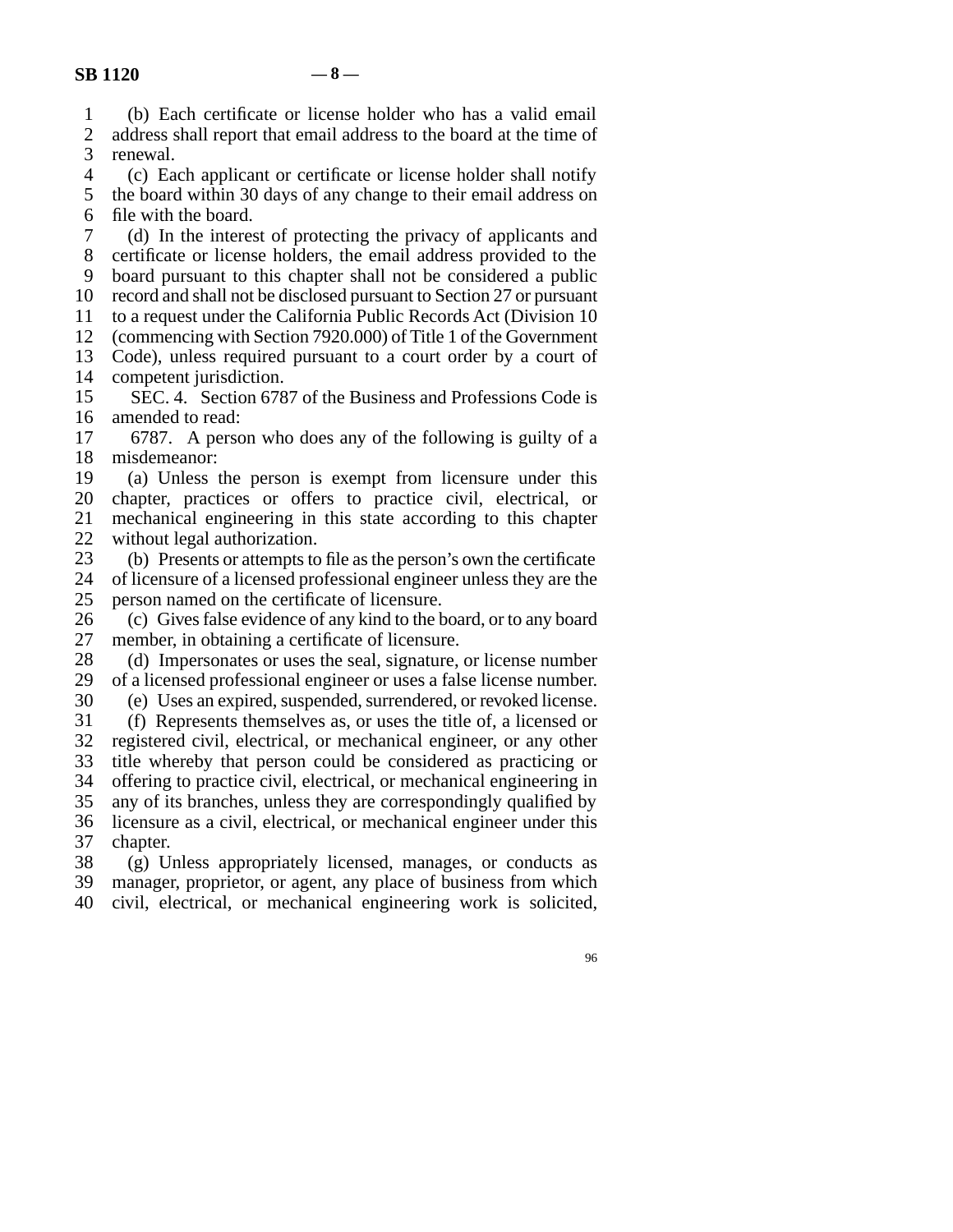1 2 performed, or practiced, except as authorized pursuant to Section 8726.1.

 (h) Uses the title, or any combination of that title, of 3 4 "professional engineer," "licensed engineer," "registered engineer,"

5 or the branch titles specifed in Section 6732, or the authority titles

6 specified in Sections 6736 and 6736.1, or "engineer-in-training,"

7 8 or makes use of any abbreviation of that title that might lead to

9 the belief that the person is a licensed engineer, is authorized to use the titles specifed in Section 6736 or 6736.1, or holds a

10 certifcate as an engineer-in-training, without being licensed,

11 authorized, or certifed as required by this chapter.

 (i) Uses the title "consulting engineer" without being licensed 12 13 as required by this chapter or without being authorized to use that

14 title pursuant to legislation enacted at the 1963, 1965, or 1968

15 Regular Session.

 (j) Violates any provision of this chapter. 16

17 18 SEC. 5. Section 6795.1 of the Business and Professions Code is repealed.

19 20 SEC. 6. Section 7856 is added to the Business and Professions Code, to read:

- 7856. (a) Each applicant for licensure or certifcation who has 21 22 23 a valid email address shall report to the board that email address at the time of application.
- (b) Each certifcate or license holder who has a valid email 24 25 26 address shall report that email address to the board at the time of renewal.

 (c) Each applicant or certifcate or license holder shall notify 27 28 29 the board within 30 days of any change to their email address on fle with the board.

 (d) In the interest of protecting the privacy of applicants and 30 31 32 33 34 35 36 certifcate or license holders, the email address provided to the board pursuant to this chapter shall not be considered a public record and shall not be disclosed pursuant to Section 27 or pursuant to a request under the California Public Records Act (Division 10 (commencing with Section 7920.000) of Title 1 of the Government Code), unless required pursuant to a court order by a court of

37 competent jurisdiction.

38 SEC. 7. Section 8729 of the Business and Professions Code,

39 as amended by Section 3 of Chapter 150 of the Statutes of 2018,

40 is amended to read: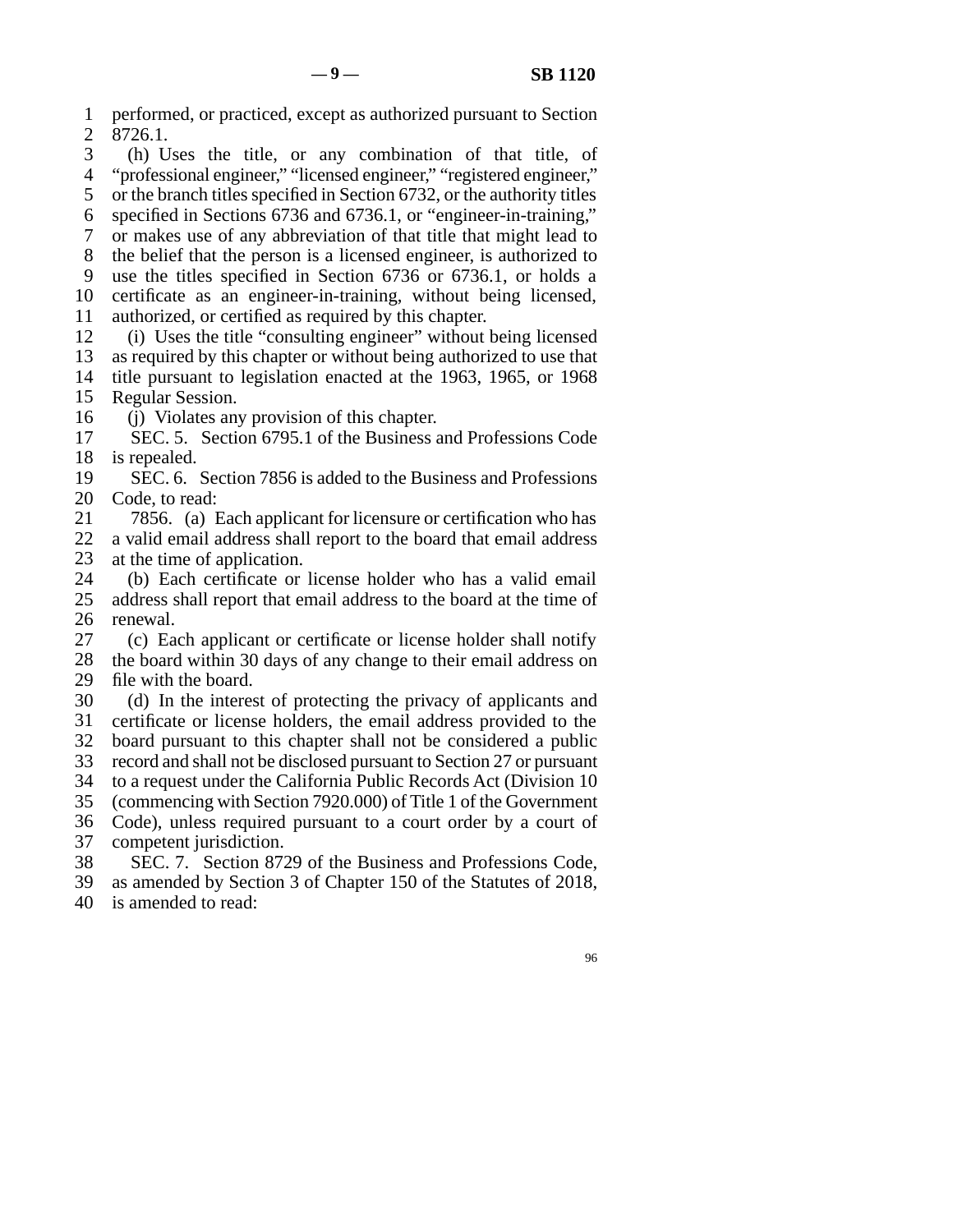8729. (a) This chapter does not prohibit one or more licensed 1 2 3 4 5 6 7 land surveyors or civil engineers licensed in this state before 1982 (hereinafter called civil engineers) from practicing or offering to practice, within the scope of their licensure, land surveying as a sole proprietorship, partnership, limited liability partnership, frm, or corporation (hereinafter called business), if the following conditions are satisfed:

 (1) A land surveyor or civil engineer currently licensed in the 8 9 10 state is an owner, partner, or officer in charge of the land surveying practice of the business.

 (2) All land surveying services are performed by or under the 11 12 responsible charge of a land surveyor or civil engineer.

 (3) If the business name of a California land surveying business 13 14 15 16 17 18 19 20 contains the name of a person, then that person shall be licensed by the board as a land surveyor or licensed by the board in any year as a civil engineer. Any offer, promotion, or advertisement by the business that contains the name of any individual in the business, other than by use of the name of the individual in the business name, shall clearly and specifcally designate the license discipline of each individual named.

 (b) An out-of-state business with a branch offce in this state 21 22 23 24 25 26 27 28 29 30 31 32 shall meet the requirements of subdivision (a) and shall have an owner, partner, or officer who is in charge of the land surveying work in this state, who is licensed in this state, and who is physically present at the branch office in this state on a regular basis. However, the name of the business may contain the name of a person not licensed in this state, if that person is appropriately licensed or registered in another state. Any offer, promotion, or advertisement that contains the name of any individual in the business, other than by use of the name of the individual in the business name, shall clearly and specifcally designate the license or registration discipline of each individual named.

 (c) The business name of a California land surveying business 33 34 35 36 may be a fictitious name. However, if the fictitious name includes the names of any person, the requirements of paragraph (3) of subdivision (a) shall be met.

 (d) A person not licensed under this chapter or licensed as a 37 38 39 40 civil engineer in this state before 1982 may also be a partner or an offcer of a land surveying business if the conditions of subdivision (a) are satisfed. This section does not permit a person who is not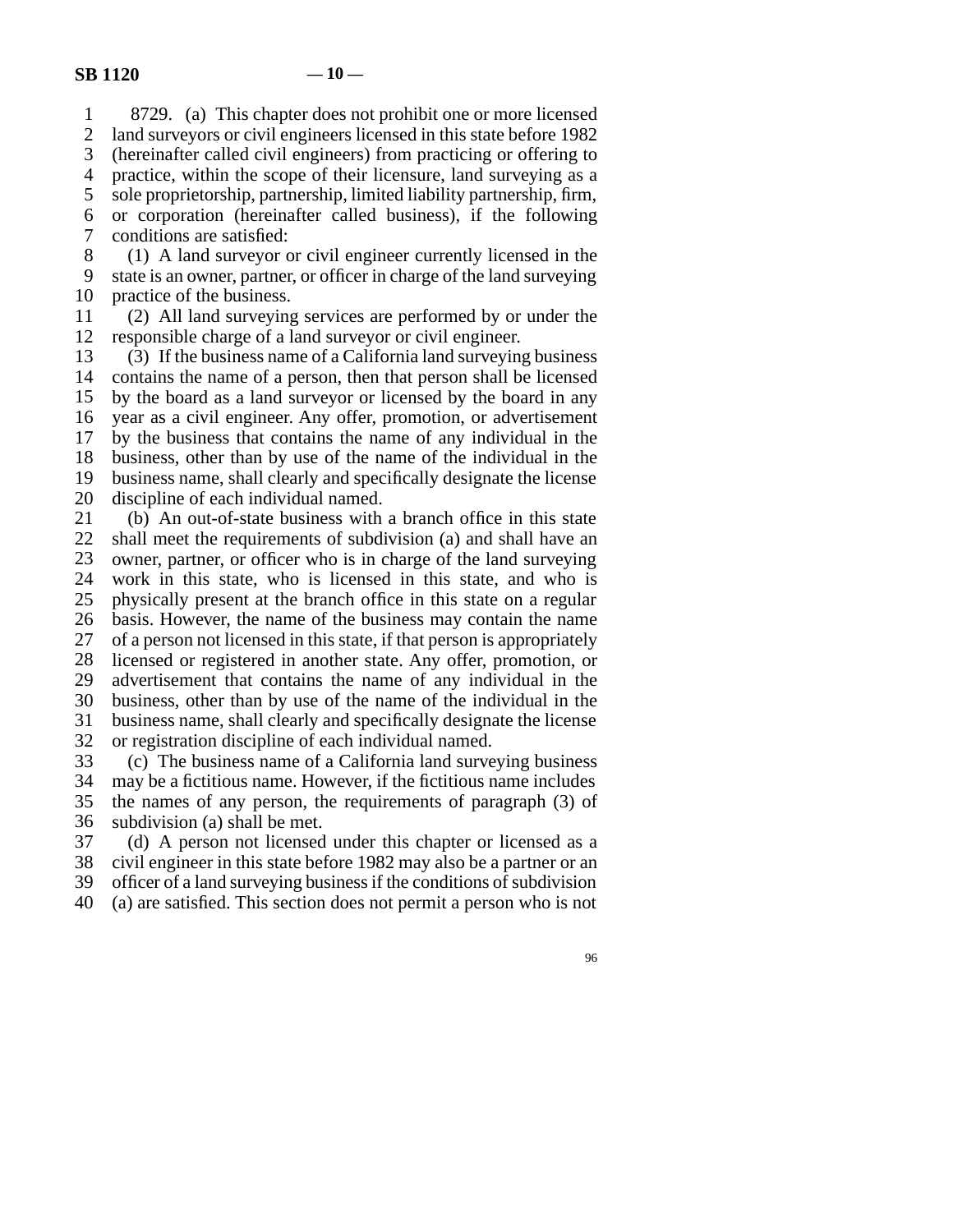1 licensed under this chapter or licensed as a civil engineer in this

2 3 state before 1982 to be the sole owner or office of a land surveying business, unless otherwise exempt under this chapter.

 (e) This section shall not prevent the use of the name of any 4

5 6 7 business engaged in rendering land surveying services, including the use by any lawful successor or survivor, that lawfully was in existence on June 1, 1941. However, the business is subject to the

8 provisions of paragraphs (1) and (2) of subdivision (a).

 (f) A business engaged in rendering land surveying services 9 10 11 may use in its name the name of a deceased or retired person if the following conditions are satisfed:

 (1) The person's name had been used in the name of the 12 13 14 business, or a predecessor in interest of the business, before the death or retirement of the person.

(2) The person shall have been an owner, partner, or officer of 15 16 17 the business, or an owner, partner, or offcer of the predecessor in interest of the business.

 (3) The person shall have been licensed as a land surveyor or a 18 19 20 21 civil engineer by the board, if operating a place of business or practice in this state, or by an applicable state board in the event no place of business existed in this state.

 (4) The person, if retired, has consented to the use of the name 22 23 24 25 26 27 and does not permit the use of the name in the title of another land surveying business in this state during the period of that consent, except that a retired person may use their name as the name of a new or purchased business, if that business is not identical in every respect to that person's name as used in the former business.

 (5) The business shall be subject to paragraphs (1) and (2) of 28 29 subdivision (a).

 (g) This section does not affect Sections 6731.2 and 8726.1. 30

 (h) A current organization record form shall be fled with the 31 32 33 board for all businesses engaged in rendering professional land surveying services.

 (i) This section shall remain in effect only until January 1, 2026, 34 35 and as of that date is repealed.

36 37 38 SEC. 8. Section 8729 of the Business and Professions Code, as amended by Section 4 of Chapter 150 of the Statutes of 2018, is amended to read:

 8729. (a) This chapter does not prohibit one or more licensed 39 40 land surveyors or civil engineers licensed in this state before 1982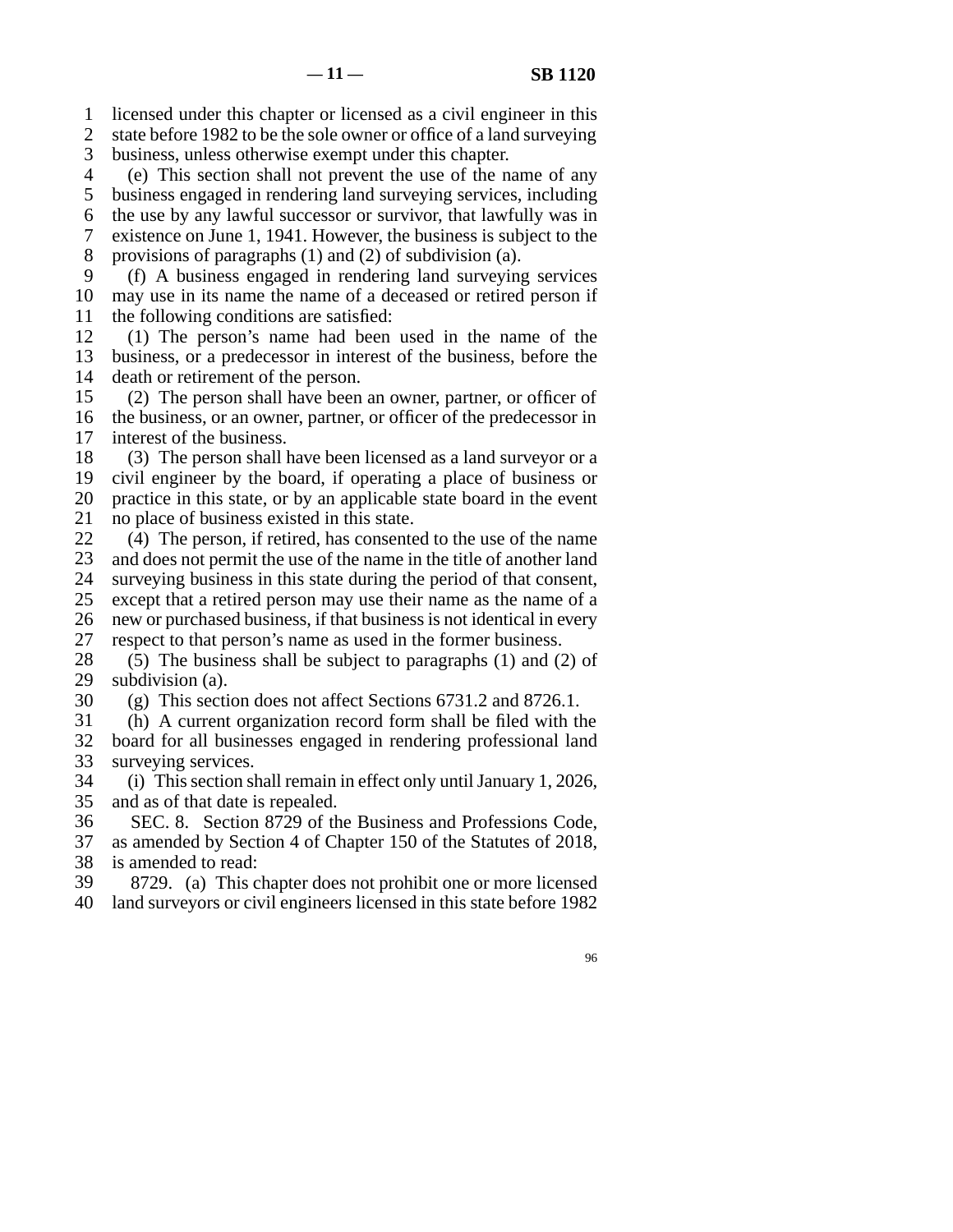1 (hereinafter called civil engineers) from practicing or offering to

2 3 practice within the scope of their licensure, land surveying as a sole proprietorship, partnership, frm, or corporation (hereinafter

4 called business), if the following conditions are satisfed:

 (1) A land surveyor or civil engineer currently licensed in the 5 6 7 state is an owner, partner, or officer in charge of the land surveying practice of the business.

 (2) All land surveying services are performed by or under the 8 9 responsible charge of a land surveyor or civil engineer.

 (3) If the business name of a California land surveying business 10 11 12 13 14 15 16 17 contains the name of a person, then that person shall be licensed by the board as a land surveyor or licensed by the board in any year as a civil engineer. Any offer, promotion, or advertisement by the business that contains the name of any individual in the business, other than by use of the name of the individual in the business name, shall clearly and specifcally designate the license discipline of each individual named.

 (b) An out-of-state business with a branch offce in this state 18 19 20 21 22 23 24 25 26 27 28 29 shall meet the requirements of subdivision (a) and shall have an owner, partner, or officer who is in charge of the land surveying work in this state, who is licensed in this state, and who is physically present at the branch offce in this state on a regular basis. However, the name of the business may contain the name of a person not licensed in this state, if that person is appropriately licensed or registered in another state. Any offer, promotion, or advertisement that contains the name of any individual in the business, other than by use of the name of the individual in the business name, shall clearly and specifcally designate the license or registration discipline of each individual named.

 (c) The business name of a California land surveying business 30 31 32 33 may be a fictitious name. However, if the fictitious name includes the names of any person, the requirements of paragraph (3) of subdivision (a) shall be met.

 (d) A person not licensed under this chapter or licensed as a 34 35 36 37 38 39 40 civil engineer in this state before 1982 may also be a partner or an offcer of a land surveying business if the conditions of subdivision (a) are satisfed. This section does not permit a person who is not licensed under this chapter or licensed as a civil engineer in this state before 1982 to be the sole owner or offce of a land surveying business, unless otherwise exempt under this chapter.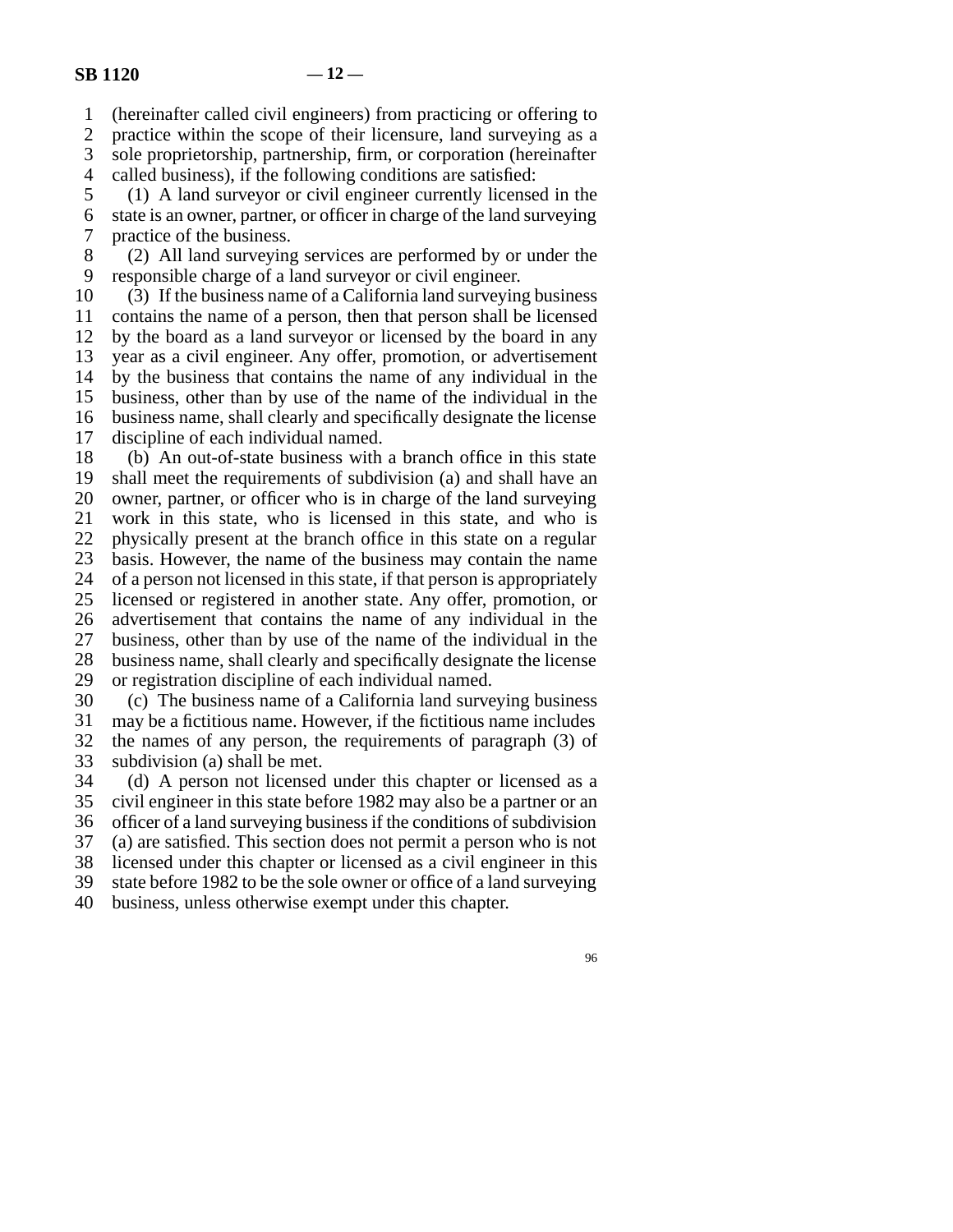(e) This section shall not prevent the use of the name of any 1 2 3 4 5 business engaged in rendering land surveying services, including the use by any lawful successor or survivor, that lawfully was in existence on June 1, 1941. However, the business is subject to the provisions of paragraphs (1) and (2) of subdivision (a).

 (f) A business engaged in rendering land surveying services 6 7 8 may use in its name the name of a deceased or retired person if the following conditions are satisfed:

 (1) The person's name had been used in the name of the 9 10 11 business, or a predecessor in interest of the business, before the death or retirement of the person.

(2) The person shall have been an owner, partner, or officer of 12 13 14 the business, or an owner, partner, or officer of the predecessor in interest of the business.

 (3) The person shall have been licensed as a land surveyor or a 15 16 17 18 civil engineer by the board, if operating a place of business or practice in this state, or by an applicable state board in the event no place of business existed in this state.

 (4) The person, if retired, has consented to the use of the name 19 20 21 and does not permit the use of the name in the title of another land surveying business in this state during the period of that consent,

22 except that a retired person may use their name as the name of a

23 new or purchased business, if that business is not identical in every

24 respect to that person's name as used in the former business.

 (5) The business shall be subject to paragraphs (1) and (2) of 25 26 subdivision (a).

 (g) This section does not affect Sections 6731.2 and 8726.1. 27

 (h) A current organization record form shall be fled with the 28 29 30 board for all businesses engaged in rendering professional land surveying services.

 (i) This section shall become operative on January 1, 2026. 31

32 33 SEC. 9. Section 8753 is added to the Business and Professions Code, to read:

 8753. (a) Each applicant for licensure or certifcation who has 34 35 36 a valid email address shall report to the board that email address at the time of application.

 (b) Each certifcate or license holder who has a valid email 37

38 39 address shall report that email address to the board at the time of renewal.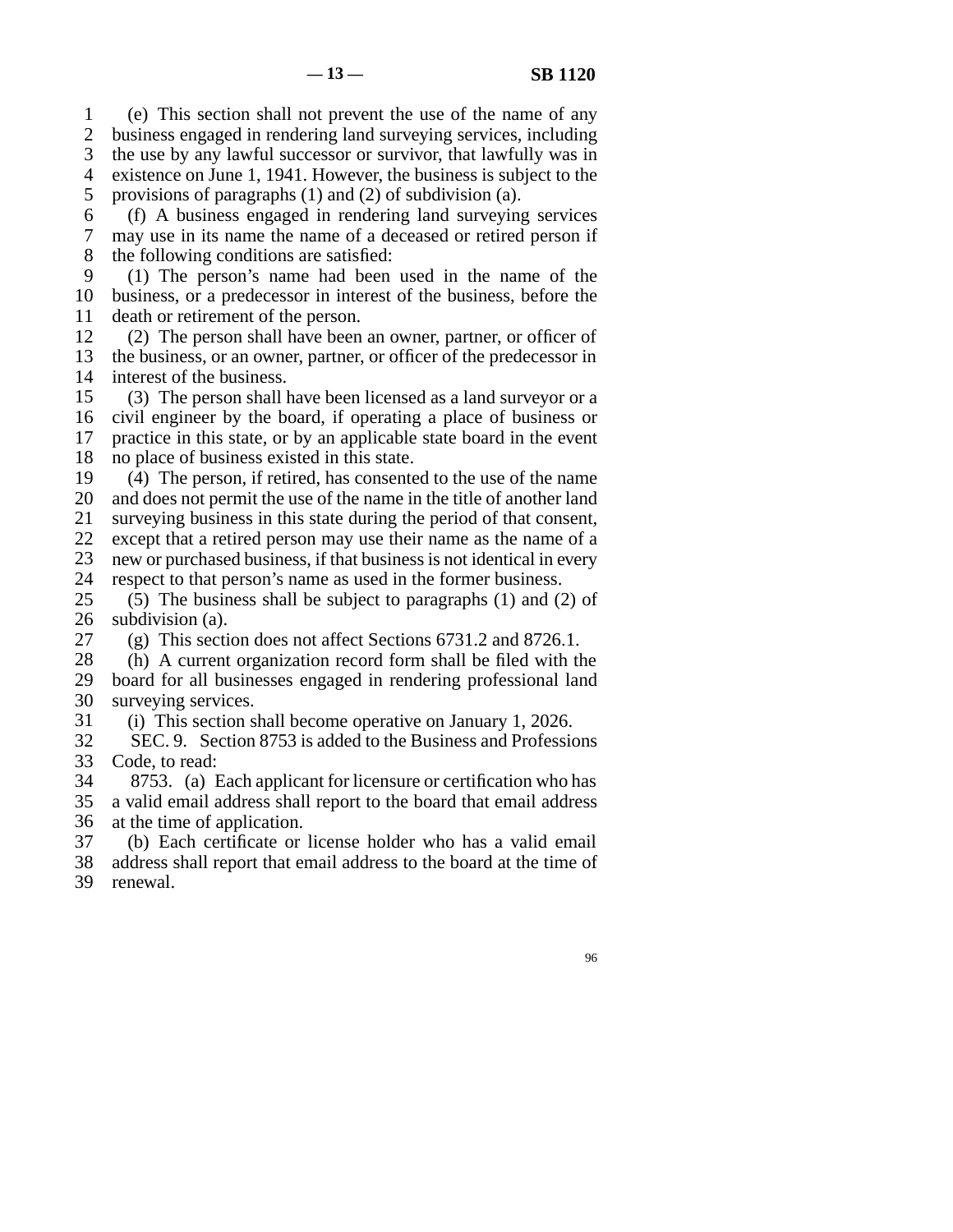(c) Each applicant or certifcate or license holder shall notify 1

2 3 the board within 30 days of any change to their email address on fle with the board.

 (d) In the interest of protecting the privacy of applicants and 4 5 6 7 8 9 10 11 certifcate or license holders, the email address provided to the board pursuant to this chapter shall not be considered a public record and shall not be disclosed pursuant to Section 27 or pursuant to a request under the California Public Records Act (Division 10 (commencing with Section 7920.000) of Title 1 of the Government Code), unless required pursuant to a court order by a court of competent jurisdiction.

12 13 SEC. 10. Section 8792 of the Business and Professions Code is amended to read:

14 15 8792. A person who does any of the following is guilty of a misdemeanor:

 (a) Unless the person is exempt from licensure under this 16 17 18 chapter, practices, or offers to practice, land surveying in this state without legal authorization.

 (b) Presents as their own the license of a professional land 19 20 surveyor unless they are the person named on the license.

 (c) Attempts to fle as their own any record of survey under the 21 22 license of a professional land surveyor.

 (d) Gives false evidence of any kind to the board, or to any 23 24 board member, in obtaining a license.

 (e) Impersonates or uses the seal, signature, or license number 25 26 of a professional land surveyor or who uses a false license number.

 (f) Uses an expired, suspended, surrendered, or revoked license. 27

 (g) Represents themselves as, or uses the title of, professional 28

29 30 31 land surveyor, or any other title whereby that person could be considered as practicing or offering to practice land surveying, unless the person is correspondingly qualifed by licensure as a

32 land surveyor under this chapter.

 (h) Uses the title, or any combination of that title, of 33 34 35 "professional land surveyor," "licensed land surveyor," "land surveyor," or the titles specifed in Sections 8751 and 8775, or

36 "land surveyor-in-training," or who makes use of any abbreviation

37 38 of that title that might lead to the belief that the person is a licensed land surveyor or holds a certifcate as a land surveyor-in-training,

39 without being licensed or certifed as required by this chapter.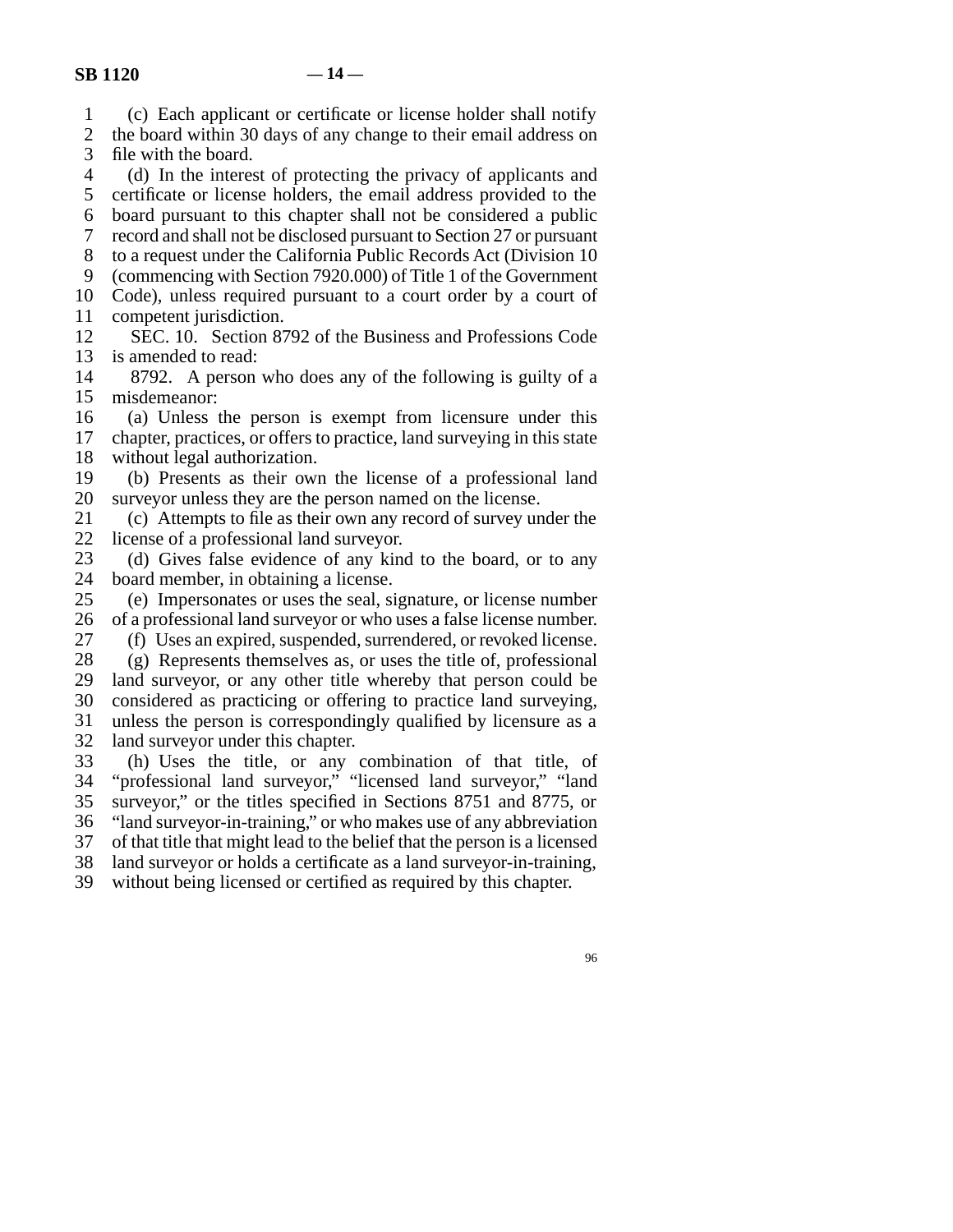(i) Unless appropriately licensed, manages, or conducts as 1 2 3 4 manager, proprietor, or agent, any place of business from which land surveying work is solicited, performed, or practiced, except as authorized pursuant to Section 6731.2.

 (j) Violates any provision of this chapter. 5

6 7 SEC. 11. Section 8801 of the Public Resources Code is amended to read:

8801. (a) The system of plane coordinates that has been 8

9 established by the United States Coast and Geodetic Survey for

10 defning and stating the positions or locations of points on the

11 surface of the earth within the State of California is based on the

12 North American Datum of 1927 and is identifed as the "California

13 Coordinate System." After January 1, 1987, this system shall be

14 known as the "California Coordinate System of 1927."

 (b) The system of plane coordinates that has been established 15

16 by the National Geodetic Survey for defning and stating the

17 positions or locations of points on the surface of the earth within

18 the State of California and that is based on the North American

19 Datum of 1983 shall be known as the "California Coordinate

20 System of 1983."

 (c) As used in this chapter, the following defnitions apply: 21

 (1) "NAD27" means the North American Datum of 1927. 22

 (2) "CCS27" means the California Coordinate System of 1927. 23

 (3) "NAD83" means the North American Datum of 1983. 24

 (4) "CCS83" means the California Coordinate System of 1983. 25

 (5) "USC&GS" means the United States Coast and Geodetic 26

27 Survey.

 (6) "NGS" means the National Geodetic Survey or its successor. 28

 (7) "FGCS" means the Federal Geodetic Control Subcommittee 29

30 or its successor.

 (8) "CSRC" means the California Spatial Reference Center or 31 32 its successor.

 (9) "CSRN" means the California Spatial Reference Network, 33

34 as described in Chapter 3 (commencing with Section 8850),

35 "Geodetic Datums and the California Spatial Reference Network."

 (10) "GPS" means Global Positioning System and includes 36

37 other, similar space-based systems.

 (11) "FGDC" means the Federal Geographic Data Committee 38

39 or its successor.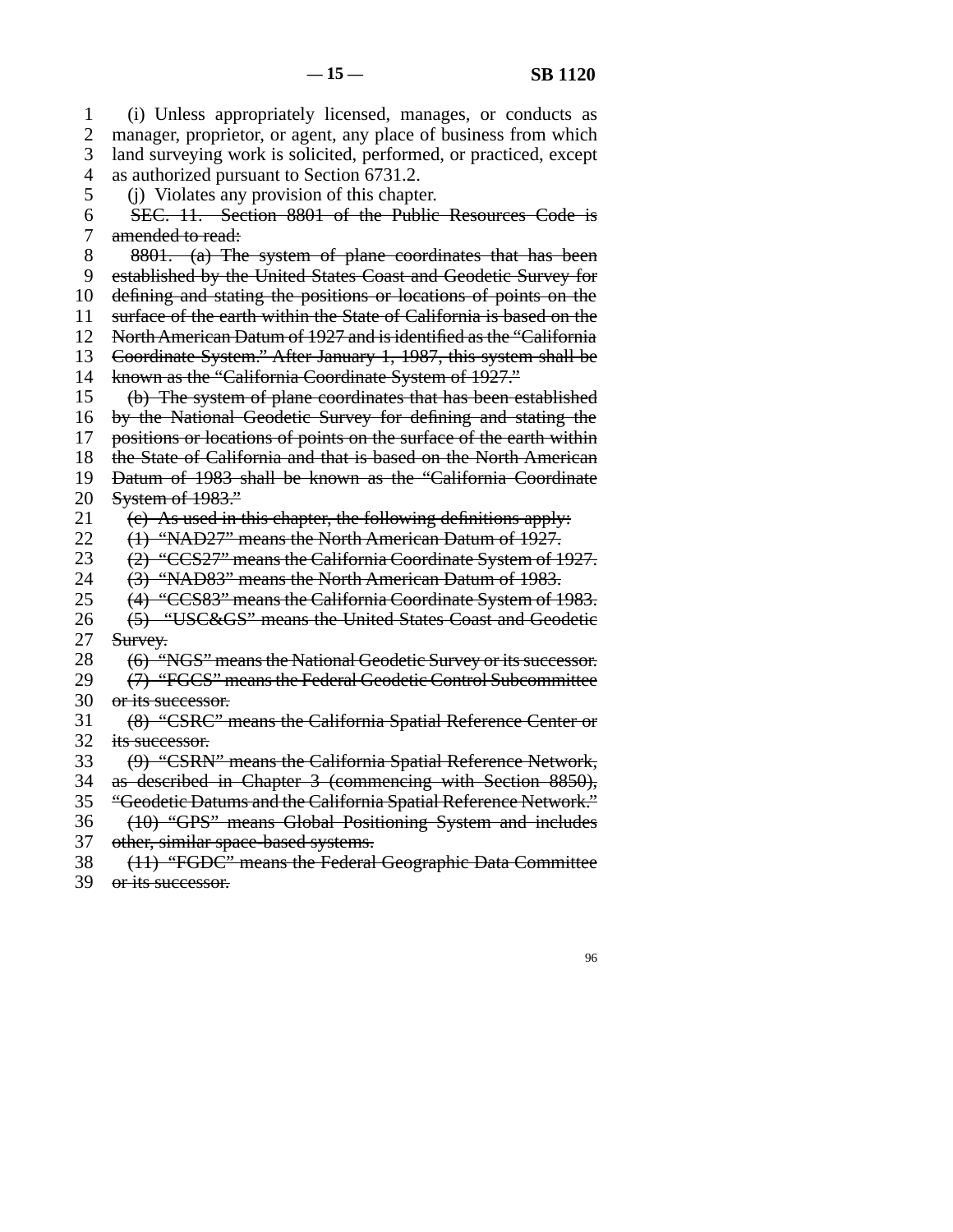(d) The California portion of the system of plane coordinates 1

2 defned as the State Plane Coordinate System of 2022 (SPCS2002)

3 as established by NGS and maintained by either NGS or CSRC

4 shall be known as the "California Coordinate System of 2022."

 (e) The use of the term "State Plane Coordinates" refers only 5 6 to CCS27 and CCS83 coordinates.

7 SEC. 12.

8 9 *SEC. 11.* Section 8813.1 of the Public Resources Code is amended to read:

10 11 12 8813.1. On and after December 31, 2005, a survey that uses or establishes a CCS83 value or values shall meet all of the following requirements:

 (a) (1) The survey shall be referenced to and shall have 13 14 15 16 feld-observed statistically independent connections to one or more horizontal reference stations, except as provided in paragraph (2), that is or are one of the following:

 (A) CSRN station. 17

 (B) Geodetic control station located outside of the State of 18 19 20 California that meets all the requirements for inclusion in the CSRN

except that the station is outside California.

 (C) Existing CCS83 station that is all of the following: 21

 (i) Is shown on a map fled with the applicable county surveyor 22 23 24 by a public officer, subdivision map, corner record, or record of survey.

 (ii) Meets all the requirements for inclusion in the CSRN, except 25 26 that the station and its data are not published by NGS or CSRC.

 (iii) Has an accuracy, conforming to the applicable CSRN 27 28 requirements, stated for the station's value.

 (D) Existing CCS83 station that is all of the following: 29

 (i) Is shown on a public map or document that is compiled and 30 31 maintained by the applicable county surveyor.

 (ii) Meets all the requirements for inclusion in the CSRN, except 32 33 that the station and its data are not published by NGS or CSRC.

 (iii) Has an accuracy, conforming to the applicable CSRN 34 35 requirements, stated for the station's value.

 (2) On and after January 1, 2023, for purposes of a survey that 36 37 38 line establishes a CCS83 value or values, the survey shall be referenced to and shall have feld-observed statistically independent

39 connections to two or more horizontal reference stations.